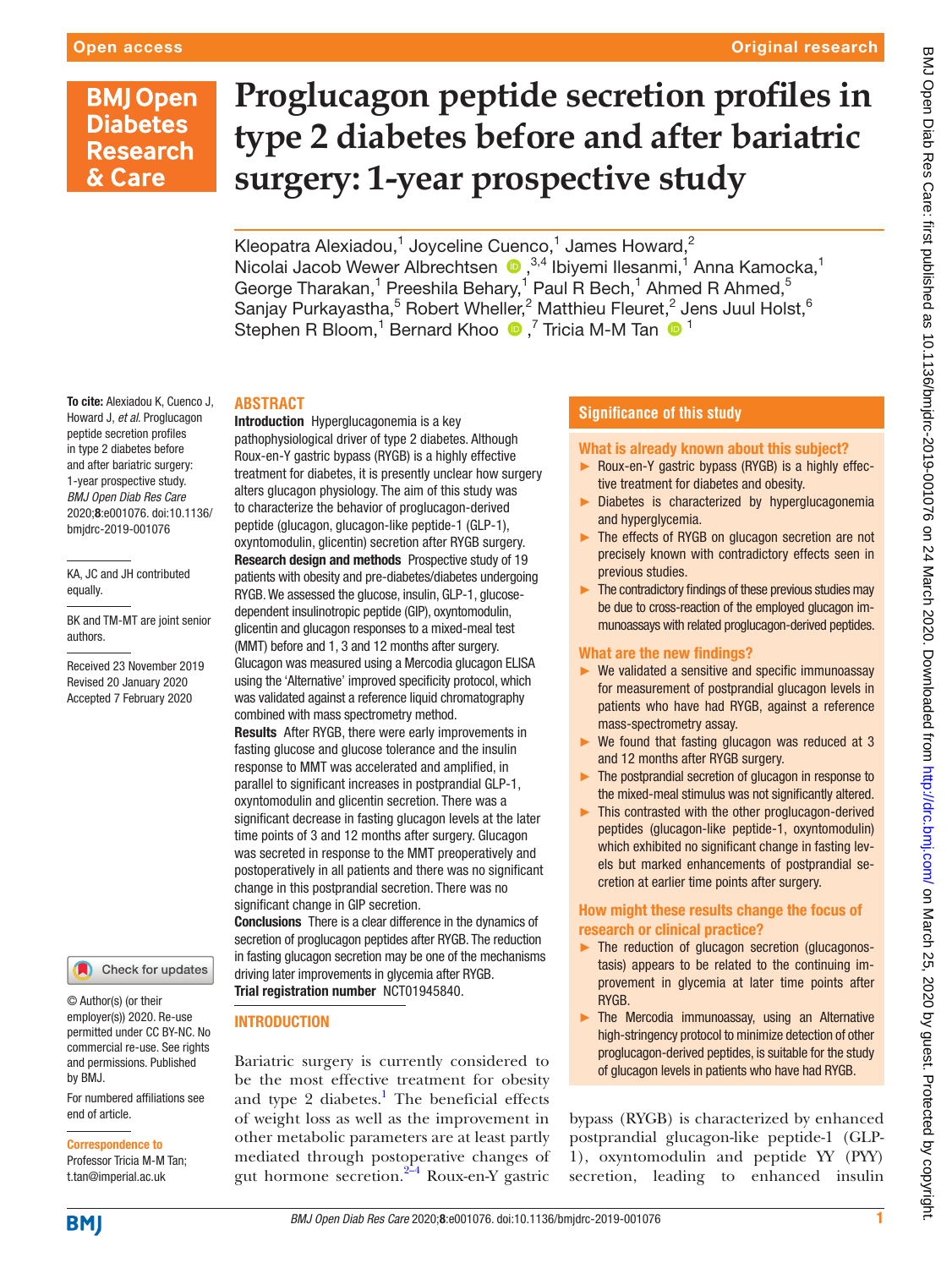secretion, early resolution of diabetes, long-term appetite suppression, reduced caloric intake and weight  $loss.<sup>5–8</sup>$ Although infusion of GLP-1, oxyntomodulin and PYY to replicate the levels seen after RYGB reduces weight and normalizes blood glucose in subjects with obesity and diabetes, this strategy does not fully replicate all the effects of surgery.<sup>[9](#page-8-3)</sup> Hence, additional mechanisms may also act to mediate the metabolic benefits of RYGB. One key hormone that is suspected to be affected by RYGB is glucagon. Hyperglucagonemia is etiologically linked to the hyperglycemia of diabetes.<sup>[10 11](#page-8-4)</sup> In contrast to the wellcharacterized changes in GLP-1, oxyntomodulin and PYY secretion after  $RYGB$ , there are conflicting data in the literature on the changes in glucagon physiology after bariatric surgery, with various reports of decreases in fasting glucagon<sup>512</sup> versus no significant change<sup>13-17</sup>; and increases in the postprandial glucagon response<sup>[12–15 17](#page-9-1)</sup> versus no significant change<sup>18</sup> or even a reduction.<sup>[5](#page-8-2)</sup> One major factor that may be responsible for this inconsistency is differences in the performance of the immunoassays used for the measurement of glucagon, especially the technical issue of cross-reactivity between proglucagon peptide species.<sup>1920</sup> Glucagon, oxyntomodulin and glicentin are derived from post-translational processing of the glucagon precursor, proglucagon: glucagon corresponds to residues 33–61 whereas glicentin maps to residues  $1-69$  and oxyntomodulin to  $33-69$ .<sup>21</sup> Differentiating these proglucagon peptide species is therefore challenging since they share the same antigenic midregion but also circulate in low levels  $(0-50 \text{ pmol/L})$ demanding high analytical sensitivity.<sup>21-23</sup> Of the various glucagon assays available the Mercodia sandwich ELISA, which detects the N-terminus and C-terminus of the peptide, has proven to be a specific and highly sensitive assay<sup>19</sup> but a recent report suggested that other proglucagon peptide species can still interfere with the determination of levels using the Standard protocol. $^{24}$  This issue is especially challenging in circumstances such as in bypass surgeries where early exposure of neuroendocrine L-cells to ingested nutrients can trigger the exaggerated secretion of other proglucagon-derived peptides such as glicentin and oxyntomodulin. Given the aforementioned limitations of the immunoassays, new analytical methods such as the combination of liquid chromatography combined with mass spectrometry (LC/MS-MS) can be used as reference assays.<sup>25</sup> However, the ELISAs are more analytically sensitive and allow for streamlined processing of the multiple samples derived from dynamic testing in larger cohorts. For the foreseeable future, immunoassays will remain the mainstream assay of choice for physiological studies of glucagon. We therefore sought to validate the performance of the Mercodia ELISA assay against our reference LC/MS-MS assay under the circumstance of patients undergoing RYGB, to definitively study the evolution of the fasting and postprandial response of glucagon and other proglucagon peptides to a mixedmeal test (MMT) in a prospectively studied cohort of patients undergoing RYGB.

<span id="page-1-0"></span>Table 1 Clinical characteristics of the prospectively studied RYGB surgery patients (n=19)

| Age (years)                                         | 49.7 (13.0)    |
|-----------------------------------------------------|----------------|
| Gender (F:M)                                        | 16:3           |
| Preoperative HbA1c (mmol/mol)                       | 56.8 (14.3)    |
| Postoperative HbA1c 12 months (mmol/mol) 37.4 (5.7) |                |
| Height (m)                                          | 1.64(0.08)     |
| Preoperative weight (kg)                            | 115.3(25.3)    |
| Weight 1 month (kg)                                 | 105.5 (24.2)   |
| Weight loss 1 month (%)                             | $8.7\%$ (2.6%) |
| Weight 3 months (kg)                                | 96.7(21.1)     |
| Weight loss 3 months (%)                            | 17.2% (3.5%)   |
| Weight 12 months (kg)                               | 80.6 (16.3)    |
| Weight loss 12 months (%)                           | 29.5% (7.3%)   |

Mean (SD) shown.

RYGB, Roux-en-Y gastric bypass.

#### Materials and methods **Participants**

The samples for the comparative assay study were derived from dynamic testing (with a standardized 75g oral glucose tolerance test (OGTT) or MMT) of patients after RYGB surgery (ref [7](#page-8-6) and ISRCTN15283219). Patients in the prospective study (ClinicalTrials.gov) carried a diagnosis of impaired fasting glucose, impaired glucose tolerance or type 2 diabetes according to WHO criteria, and a stable HbA1c of <79mmol/mol. All patients met the UK National Institute for Clinical Excellence criteria for bariatric surgery. The clinical characteristics of the patients in the prospective study are shown in [table](#page-1-0) 1.

The study took place at the Imperial National Institute for Health Research Clinical Research Facility at Hammersmith Hospital. RYGB surgery was performed laparoscopically in a single center (Imperial Weight Centre) according to a standardized technique (division of the small bowel 50cm from the ligament of Treitz to construct the biliopancreatic limb, construction of a 100cm alimentary limb with a side-to-side enteroenterostomy to the biliopancreatic limb, construction of a 30–40mL isolated proximal gastric pouch, endostapler anastomosis of the gastric pouch to the alimentary limb) by designated surgeons (ARA and SP).

The participants in the prospective study were assessed with MMTs before the RYGB surgery and at 1, 3 and 12 months postoperatively. At each visit, the volunteers attended at 08:00 after an overnight fast of at least 10hours, without having taken any antidiabetic medication (if using). The participants were given Ensure Compact (14g protein, 12.9g of fat, 39.6g of carbohydrates, 330 kcal, 137.5mL; Abbott) and were directed to drink this over 10min. Blood samples were collected via an indwelling cannula placed in the antecubital fossa for glucose, insulin, GLP-1, glucose-dependent insulinotropic peptide (GIP), oxyntomodulin, glicentin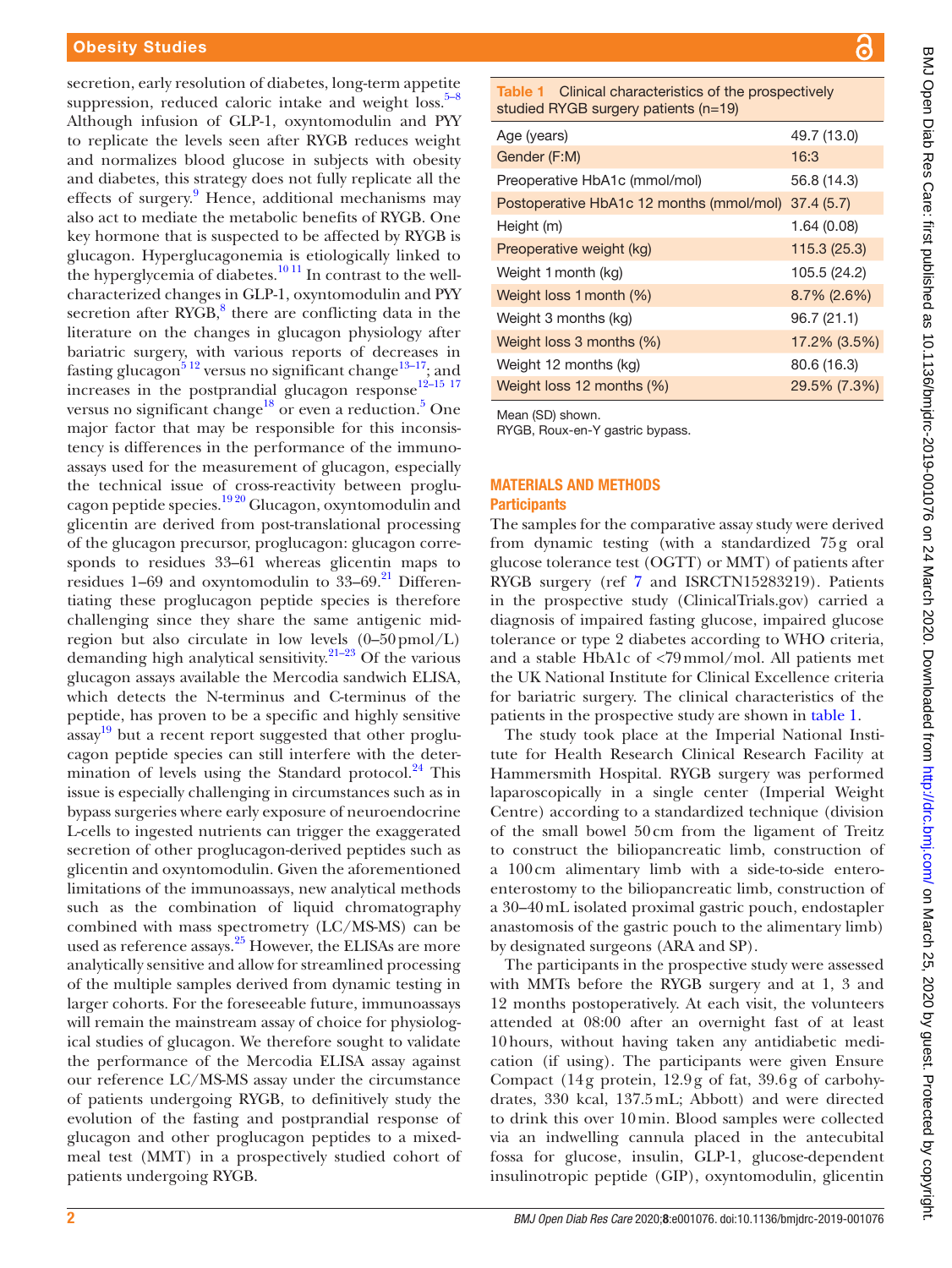and glucagon levels at baseline and 15, 30, 60, 120 and 180min after ingestion.

#### Assays

Plasma samples for glucose were collected in sodium fluoride tubes and serum samples for insulin were collected in clot activator tubes (Becton-Dickinson). These were analyzed by NW London Pathology using an Abbott Architect platform analyzer (Maidenhead, UK; coefficient of variation (CV)  $\langle 5\% \rangle$  and  $\langle 10\% \rangle$ , respectively). Blood samples for gut hormone analysis were collected in lithium heparin collection tubes containing 0.1mL of aprotinin (1000 KIU/4mL of blood; Nordic Pharma UK) and a dipeptidyl peptidase 4 inhibitor Diprotin A (20µg/mL blood; Enzo Life Sciences, UK) and chilled on ice immediately after collection. After centrifugation at 4°C, plasma was separated and stored at −80°C until analysis. For the comparative assay study, plasma glucagon was measured using the Mercodia ELISA, using both the Standard manufacturer's protocol, and the Alternative protocol (which includes an additional incubation and wash step) as described in Roberts *et al*. [24](#page-9-5) This latter protocol was optimized to reduce cross-reactivity with other glucagon-related molecules. The lowest level of quantification (LLOQ) was 1.5pmol/L and with intra-assay and interassay CV of <10%. Glucagon was also measured by LC/MS-MS using a custom-developed in-house assay. This was based on a published glucagon and GLP-1 method. $25$  The calibration matrix was also altered from buffer to depleted plasma to more closely match the study samples. The resulting assay gave a glucagon LLOQ of 4.3pmol/L (15pg/mL), with relative error less than  $\pm 25\%$  and CV less than  $25\%$  over six replicates. For the prospective study, active GLP-1 and GIP were measured by a customized Milliplex magnetic beadbased multianalyte human metabolic panel (Millipore HMHEMAG-34K). The intra-assay and interassay CV was <10%, and the LLOQ was 0.8pmol/L for active GLP-1 and 0.3pmol/L for GIP. Plasma oxyntomodulin was measured using a specific and sensitive mass-spectrometry validated immunoassay<sup>[26](#page-9-7)</sup>: the intra-assay and interassay CV for this assay was  $\langle 10\% \text{ and the LLOQ was 5pmol/L.}$  Plasma glicentin was measured using the ELISA from Mercodia with intra-assay and interassay CV of <10%; the LLOQ was 3.1pmol/L. This assay displays no cross-reactivity to glucagon, oxyntomodulin, GLP-1 and GLP-2. As noted in the results, the Alternative protocol for glucagon was selected for this study.

#### Statistical analysis

All analyses were carried out using GraphPad Prism V.8.2.1 (GraphPad Software). For the comparison of assay performance, linear regression and Bland-Altman plots were used to compare the two Mercodia protocols versus the reference LC/MS-MS assay. For analysis of the dynamic glucagon levels measured using the two Mercodia protocols and LC/MS-MS during the 75g OGTT in patients after RYGB, a mixed-model repeated

measures analysis was performed, using Tukey's test to compare the glucagon levels at selected times after the dynamic stimulus was given. For the analysis of the gut hormone data from the MMT in the prospectively studied RYGB cohort, a mixed-model repeated measures analysis was performed, using Dunnett's multiple comparisons test to compare the presurgery (Pre) data with the postsurgery data at 1, 3 and 12 months. The interactive, 24-variable homeostatic model of assessment in default mode (HOMA2) was used to calculate %B (beta cell function) and %S (insulin sensitivity) using the fasting glucose and insulin values.<sup>[27](#page-9-8)</sup>

#### **RESULTS**

### Comparative performance of the Mercodia Standard and Alternative protocols versus LC/MS-MS

To understand the comparative performance of the assays for glucagon we analyzed 110 samples, derived from dynamic testing in patients after RYGB, in parallel using the Mercodia ELISA Standard and Alternative protocols, and the reference LC/MS-MS assay. [Figure](#page-3-0) 1 shows the comparative performance of the ELISA protocols against LC/MS-MS. Linear regression [\(figure](#page-3-0) 1A,B) showed that both Standard and Alternative protocols exhibited overall negative proportional systematic biases (−19.3% and −57%, respectively). The Standard protocol exhibited a large positive constant bias  $(+10.1 \text{ pmol/L})$  whereas the constant bias was much smaller at +1.1pmol/L for the Alternative protocol. The r<sup>2</sup> statistic, as a measure of 'goodness of fit', was 0.1550 vs 0.8121, respectively; this difference was reflected in the residual plots which demonstrated far smaller magnitude residuals with Alternative versus Standard [\(figure](#page-3-0) 1C,D). Bland-Altman plots [\(figure](#page-3-0) 1E,F) showed Standard had a mean bias of +8.1pmol/L versus a mean bias of −4.6pmol/L with Alternative. The 95% CI of agreement was much smaller with Alternative (−15.9 to +6.6pmol/L) versus Standard (−27.2 to +43.5pmol/L), consistent with the r<sup>2</sup> statistic. The Alternative protocol did show a negative proportional systematic bias on the Bland-Altman plot ([figure](#page-3-0) 1F). This suggests that this protocol's inclusion of the additional wash and incubation step leads to high analytical specificity in comparison to Standard, but there is a reduced recovery of glucagon in comparison with LC/MS-MS at higher values.

To investigate the reason for the positive bias in the Standard protocol, we examined the comparative data looking at a subset of non-diabetic participants who had undergone an OGTT after RYGB. The results in [figure](#page-4-0) 2 show that all three assays report similar fasting levels at baseline. Using the OGTT stimulus, there is an expectation that glucagon will be suppressed and indeed this is what is seen with the Alternative protocol and the LC/ MS-MS assay. However, the Standard protocol exhibits an artifactual post-OGTT rise persisting to 150min after the glucose stimulus (mean difference (95% CI) vs LC/ MS-MS at 30min: 24.5pmol/L (5.9 to 43.1), adjusted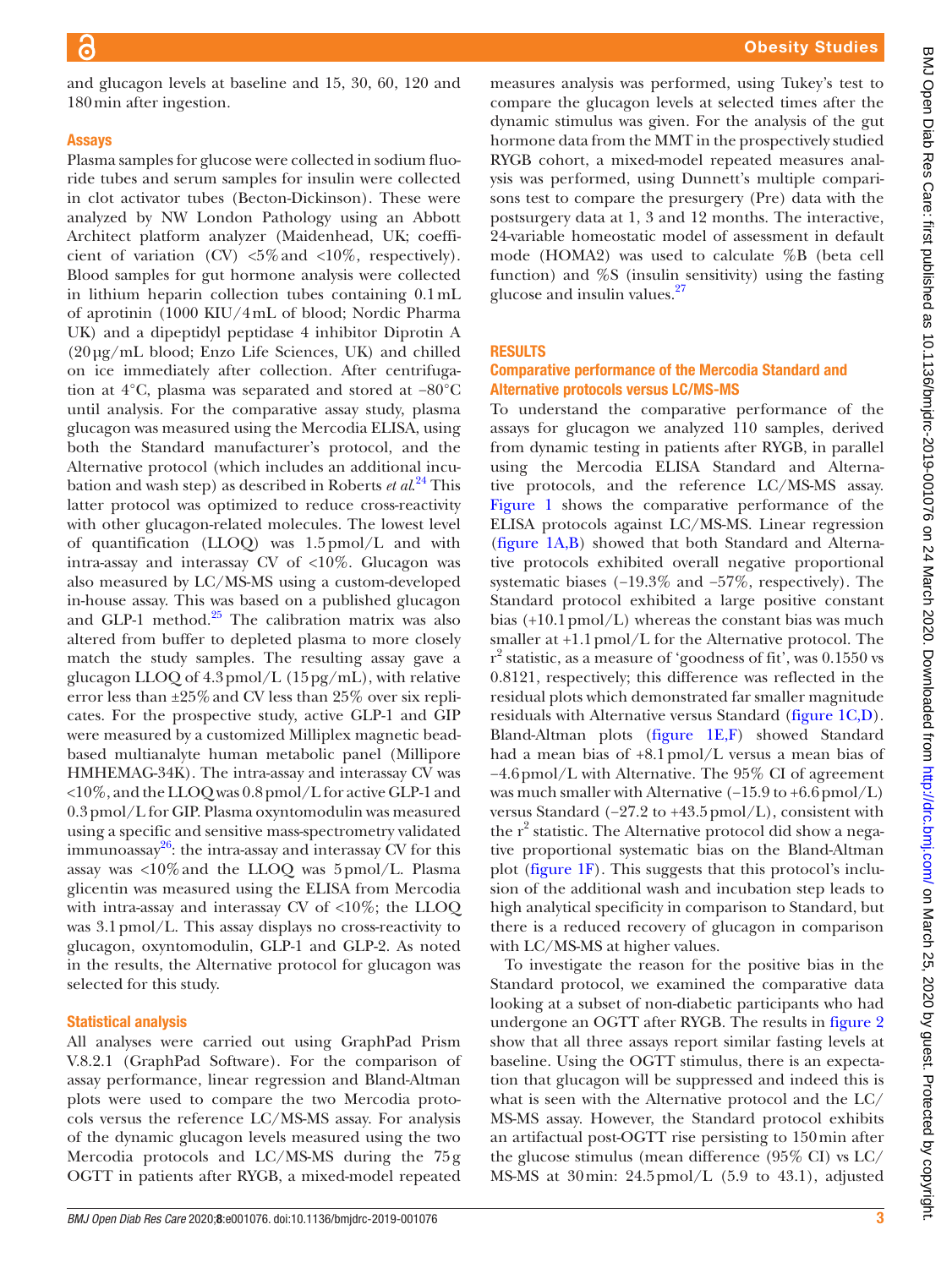# Obesity Studies



<span id="page-3-0"></span>Figure 1 Comparative performance of Mercodia ELISA for glucagon using Standard and Alternative protocols versus LC/MS-MS as reference. Linear regression of Standard (A) and Alternative (B) versus LC/MS-MS: solid line shows linear regression line, dotted line of identity. Residuals plot for Standard (C) and Alternative (D) for linear regression. Bland-Altman plot for Standard (E) and Alternative (F): dotted line shows mean bias, gray shading 95% CI for agreement. LC/MS-MS, liquid chromatography combined with mass spectrometry.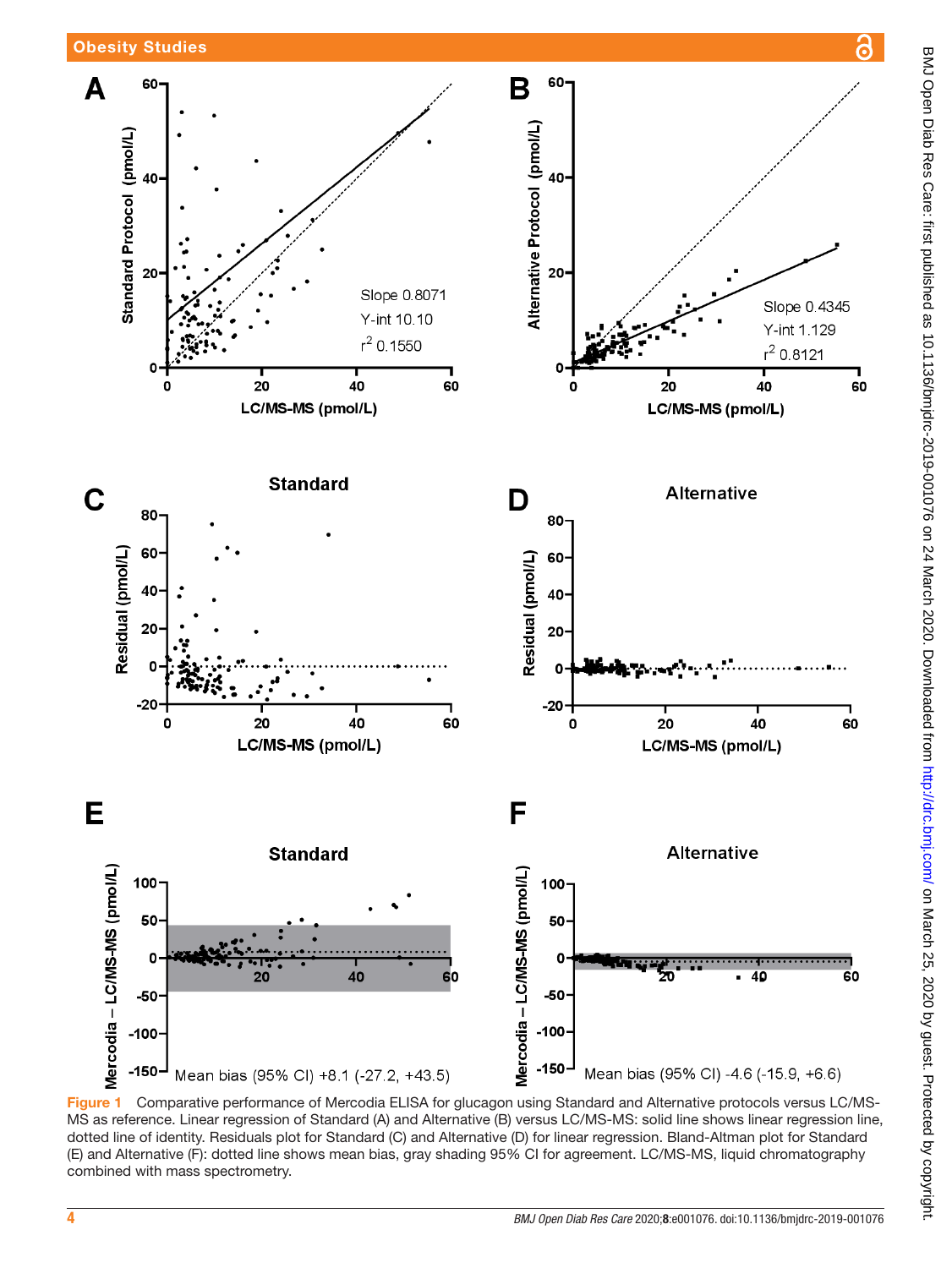

<span id="page-4-0"></span>Figure 2 Variation in glucagon levels in Roux-en-Y gastric bypass (RYGB) patients during an oral glucose tolerance test (OGTT) as assessed by Mercodia Standard protocol (black), Alternative protocol (red) and LC/MS-MS (blue). Mean and 95%CI plotted. Mixed-effects model analysis with Tukey's test for multiple comparisons used to study the contrast between the assays at each time point. \*Comparison of Standard versus Alternative. †Comparison of Standard versus LC/MS-MS. One symbol: p<0.05, two symbols: p<0.01. LC/MS-MS, liquid chromatography combined with mass spectrometry.

p=0.013). These post-OGTT samples are largely responsible for the poor fit of the Mercodia Standard protocol values to the LC/MS-MS in [figure](#page-3-0) 1A, C.

#### Proglucagon peptide dynamics in response to an MMT before and after RYGB surgery

Given its superior analytical specificity in comparison to the Standard protocol and its better analytical sensitivity compared with LC/MS-MS, we selected the Alternative protocol for analysis of glucagon levels from our prospectively studied cohort of patients undergoing RYGB. In line with expectations, fasting glucose levels decreased significantly over time after RYGB surgery (mean difference (95%CI) between Pre vs 1month: −2.4mmol/L (−3.8 to –1.0), adjusted p=0.0005; Pre vs 3 months: −2.6 (−3.9 to –1.3), adjusted p=0.0001; Pre vs 12 months: −3.3 (−4.6 to –1.9), p<0.0001). During the MMT, we observed a shift of the peak towards the left with median time to peak (Tmax) for glucose decreasing to 22.5–30min postoperatively as opposed to 60min when studied before surgery ( $table\ 2$  $table\ 2$ ). The peak value (Cmax) for glucose was significantly reduced at 3 months after surgery (mean difference −1.5; 95% CI −2.9 to –0.04). There was a significant decrease in glucose area under the curve from 0 to 180 min ( $AUC_{0-180min}$ ) at 1, 3 and 12 months after surgery [\(figure](#page-6-0) 3A, [table](#page-5-0) 2). Fasting insulin levels decreased significantly after surgery (mean difference (95%CI) between Pre vs 1month: −8.4 mU/L (−14.0 to –2.8), adjusted p=0.0023; Pre vs 3 months: −9.2 (−15.0 to –3.3), adjusted p=0.0014; Pre vs 12 months: −12.9 (−17.7 to –8.1), adjusted p<0.0001).

# Obesity Studies

The HOMA2 analysis, using the fasting glucose and insulin values, showed no significant change in the beta cell function, but a significant and progressive postoperative increase in insulin sensitivity was observed (mean difference (95%CI) between Pre vs 1month: 45.3% (12.9% to 77.7%), adjusted p=0.0076; Pre vs 3 months: 60% (30.7% to 89.3%), adjusted p=0.0002; Pre vs 12 months: 107%  $(70.0\% \text{ to } 147.1\%)$ , adjusted p<0.0001). The change in shape of the postprandial insulin curve mirrored the one of glucose with a shift to an earlier median Tmax at 30–45min after RYGB surgery [\(figure](#page-6-0) 3B). There was a significant increase in the postprandial Cmax for insulin comparing Pre with 3 and 12 months (mean difference (95%CI) between Pre vs 1month: 69.5 (−21.1 to 160.2), adjusted p=0.1455; Pre vs 3 months: 55.1 (8.9 to 101.4), adjusted p=0.0181; Pre vs 12 months: 47.7 (14.8 to 80.6), adjusted p=0.0044). There was a significant decrease in insulin  $AUC_{_{0-180min}}$  at 12 months after surgery but not at 1 or 3 months ([table](#page-5-0) 2).

The proglucagon-derived peptides showed divergent behavior after RYGB. Fasting glucagon levels were not changed at 1month but decreased significantly after RYGB surgery at 3 and 12 months (mean difference  $(95\% \text{ CI})$  between Pre vs 1 month:  $-0.5$  pmol/L ( $-3.5$  to 2.6), adjusted p=0.9642; Pre vs 3 months: −4.48 (−6.3 to –2.7), adjusted p<0.0001; Pre vs 12 months: −4.5 (−6.8 to  $-2.3$ ), adjusted  $p=0.0004$ ). Postprandially all patients responded to the MMT with an increase in glucagon secretion but we again observed a left shift of the Tmax to a median time of 15min. There was a significantly reduced Cmax at 3 months compared with presurgery (mean difference (95%CI) between Pre vs 1month: 1.5pmol/L (−9.0 to 12.4), adjusted p=0.9642; Pre vs 3 months: −4.7 (−8.4 to –1.0), adjusted p=0.0118; Pre vs 12 months: −4.3 (−9.8 to 1.2), adjusted p=0.1409). There was a significant decrease in glucagon  $AUC_{_{0-180\text{min}}}$  at 3 and 12 months after surgery. Adjusting for the change in fasting baseline, we calculated the incremental  $AUC_{_{0-180min}}$  and there was no significant change in this value after surgery [\(figure](#page-6-0) 3C, [table](#page-5-0) 2).

In contrast to glucagon, fasting GLP-1 levels did not show any significant change after surgery whereas postprandial GLP-1 Cmax increased significantly after surgery at 1, 3 and 12 months (mean difference  $(95\% \text{ CI})$ between Pre vs 1 month:  $27.7$  pmol/L  $(14.0 \text{ to } 41.5)$ , adjusted p=0.0006; Pre vs 3 months: 44.9 (27.8 to 61.9), adjusted p<0.0001; Pre vs 12 months: 61.2 (43.5 to 78.9), adjusted p<0.0001). There was a marked, progressive and significant increase in GLP-1  $AUC_{0-180min}$  with time after surgery ([figure](#page-6-0) 3D, [table](#page-5-0) 2). Similar to GLP-1, fasting oxyntomodulin levels were not significantly altered after surgery but postprandial Cmax increased significantly at 3 and 12 months after RYGB (mean difference (95%CI) between Pre vs 1month:  $21.9$ pmol/L (-2.3 to 46.1), adjusted p=0.0783; Pre vs 3 months: 38.7 (19.4 to 57.9), adjusted p=0.0002; Pre vs 12 months: 32.2 (13.5 to 50.8), adjusted p=0.0010) with a left shift of Tmax to a median time of 30min. Commensurately, there was a significant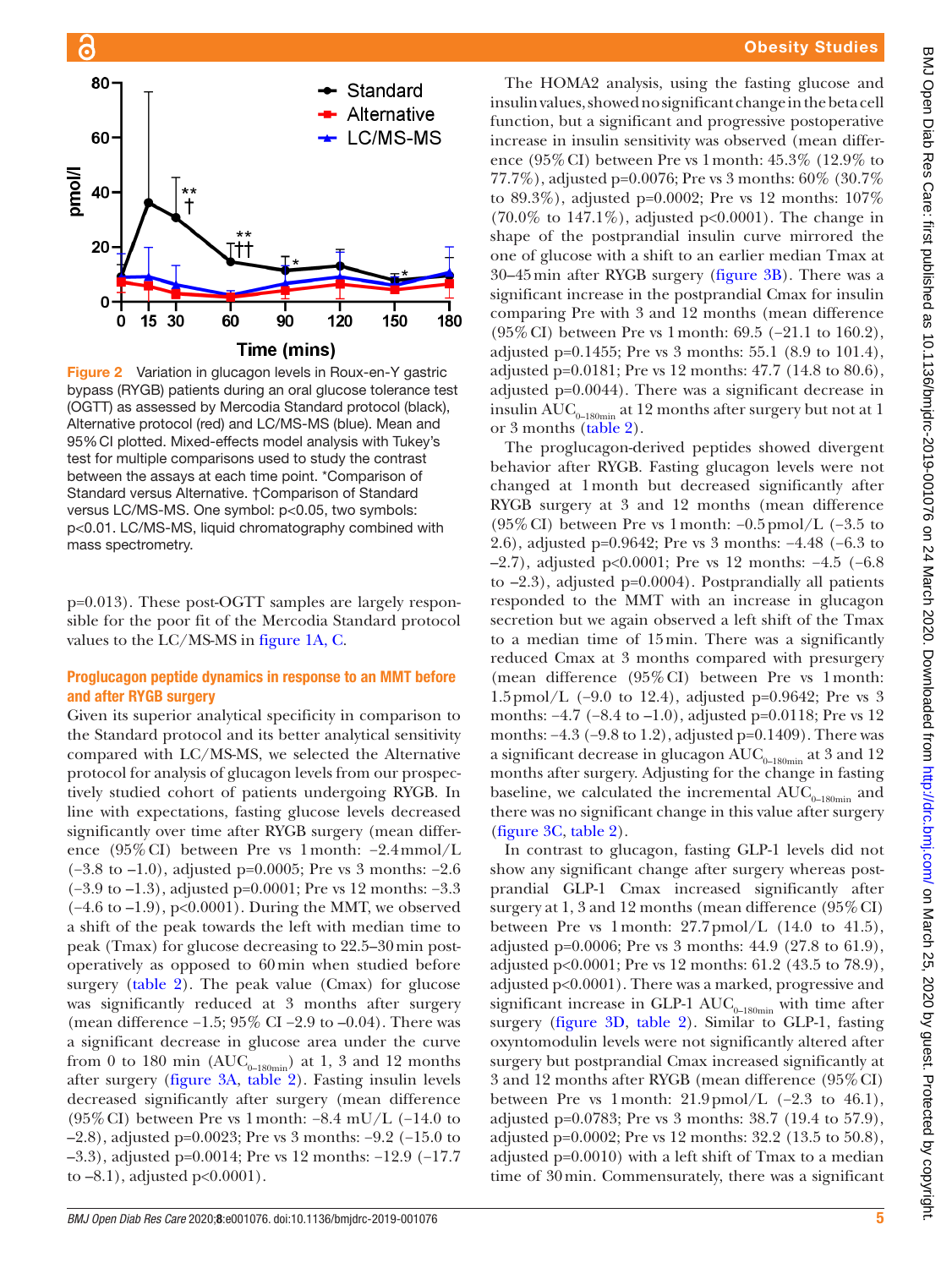<span id="page-5-0"></span>

|               | Table 2 Summary of changes in glucose, insulin, interactive 24-variable homeostatic model of assessment in default mode (HOMA2) beta cell function (%B) and insulin<br>sensitivity (%S), glucagon, GLP-1, oxyntomodulin, glicentin, GIP during MMT before surgery (Pre), 1 month, 3 months and 12 months after surgery |                      |                                   |                             |                            |
|---------------|------------------------------------------------------------------------------------------------------------------------------------------------------------------------------------------------------------------------------------------------------------------------------------------------------------------------|----------------------|-----------------------------------|-----------------------------|----------------------------|
|               |                                                                                                                                                                                                                                                                                                                        | Pre                  | 1 month                           | 3 months                    | 12 months                  |
| Glucose       | Fasting (mmol/L)                                                                                                                                                                                                                                                                                                       | 8.2 (7.2, 9.2)       | $5.8(5.4, 6.4)***$                | $5.6(5.2, 6.0)$ ***         | $5.0(4.6, 5.3)$ ****       |
|               | Cmax (mmol/L)                                                                                                                                                                                                                                                                                                          | 11.4(9.9, 12.9)      | 9.7(8.4, 11.0)                    | $9.9(8.8, 11.0)$ *          | 9.5(8.6, 10.4)             |
|               | Tmax (min)                                                                                                                                                                                                                                                                                                             | $60(0 - 180)$        | $30(15-60)$                       | $30(15 - 60)$               | $22.5(15-30)$              |
|               | AUC <sub>0-180</sub> (mmol-min/L)                                                                                                                                                                                                                                                                                      | 1731 (1489, 1973)    | 1211 (1036, 1385)**               | 1162 (1051, 1272)****       | 1008 (948, 1069)****       |
| Insulin       | Fasting (mU/L)                                                                                                                                                                                                                                                                                                         | 19.5(15.9, 23.1)     | $5.8(5.3, 6.4)$ ****              | $10.3(6.8, 13.8)$ ***       | $6.6(4.8, 8.3)$ ****       |
|               | Cmax (mU/L)                                                                                                                                                                                                                                                                                                            | 86.2 (67.5, 104.8)   | 155.7 (60.7, 250.6)               | $141.3(95.5, 187.1)^{*}$    | $133.8(97.7, 169.9)$ **    |
|               | Tmax (min)                                                                                                                                                                                                                                                                                                             | 60 (15-180)          | 45 (15-60)                        | $30(15 - 120)$              | $30(15-60)$                |
|               | AUC <sub>0-180</sub> (mU-min/L)                                                                                                                                                                                                                                                                                        | 9614 (7626, 11 601)  | 10698 (4839, 16556)               | 9172 (5936, 12407)          | 7288 (5239, 9336)*         |
| HOMA2 %B      | Fasting                                                                                                                                                                                                                                                                                                                | 80.5 (63.6, 97.5)    | 91.66 (73.7, 109.6)               | 88.84 (75.5, 102.2)         | 88.16 (70.8, 105.5)        |
| HOMA2 %S      | Fasting                                                                                                                                                                                                                                                                                                                | 42.2 (34.0, 50.3)    | $87.5(53.9, 121.0)$ <sup>**</sup> | $102.1(73.0, 131.3)$ ***    | $149.2(113.1, 185.3)$ **** |
| Glucagon      | Fasting (pmol/L)                                                                                                                                                                                                                                                                                                       | 10.7(8.9, 12.5)      | 10.2(7.2, 13.3)                   | $6.2(4.8, 7.7***$           | $6.2(4.5, 7.8)***$         |
|               | Cmax (pmol/L)                                                                                                                                                                                                                                                                                                          | 19.5 (15.7, 23.3)    | 21.0 (11.8, 30.2)                 | $14.8(11.8, 17.7)$ *        | 15.1 (11.7, 18.6)          |
|               | Tmax (min)                                                                                                                                                                                                                                                                                                             | $30(15 - 120)$       | $15(0-30)$                        | $15(0 - 180)$               | $15(15 - 120)$             |
|               | $\text{AUC}_{o-\text{180}}$ (pmol-min/L)                                                                                                                                                                                                                                                                               | 2177 (1787, 2566)    | 1896 (1415, 2377)                 | $1438(1214, 1662)$ ****     | $1445(1172, 1718)$ **      |
|               | Inc AUC <sub>0-180</sub> (pmol·min/L)                                                                                                                                                                                                                                                                                  | 576 (445, 707)       | 757 (483, 1030)                   | 596 (455, 738)              | 510 (379, 640)             |
| GLP-1         | Fasting (pmol/L)                                                                                                                                                                                                                                                                                                       | 3.9(1.9, 5.8)        | 2.6 (0.7, 4.4)                    | 4.3 (2.4, 6.3)              | 4.0(1.6, 6.3)              |
|               | Cmax (pmol/L)                                                                                                                                                                                                                                                                                                          | 11.4(8.2, 14.6)      | $39.1(27.0, 51.2)***$             | 56.2 (41.7, 70.8)****       | 72.6 (56.6, 88.6)****      |
|               | Tmax (min)                                                                                                                                                                                                                                                                                                             | $30(15-180)$         | $30(15-30)$                       | $30(15 - 60)$               | $15(15-30)$                |
|               | AUC <sub>0-180</sub> (pmol-min/L)                                                                                                                                                                                                                                                                                      | 1021 (743, 1299)     | $3020(2013, 4027)$ **             | 4058 (3209, 4907)****       | 4141 (3594, 4687)****      |
| Oxyntomodulin | Fasting (pmol/L)                                                                                                                                                                                                                                                                                                       | 12.2(8.9, 15.5)      | 13.8 (10.8, 16.8)                 | 14.0 (10.9, 17.1)           | 12.3(10.1, 14.5)           |
|               | Cmax (pmol/L)                                                                                                                                                                                                                                                                                                          | 31.7 (20.1, 43.2)    | 53.6 (45.1, 62.0)                 | $70.3$ (56.3, 84.3)***      | $63.8(55.1, 72.6)***$      |
|               | Tmax (min)                                                                                                                                                                                                                                                                                                             | $60(0-180)$          | $30(15-60)$                       | $30(15-60)$                 | $30(15 - 120)$             |
|               | AUC <sub>0-180</sub> (pmol-min/L)                                                                                                                                                                                                                                                                                      | 3730 (2145, 4315)    | 6410 (5260, 7559)**               | 6445 (4975, 7916)**         | 5645 (4522, 6768)*         |
| Glicentin     | Fasting (pmol/L)                                                                                                                                                                                                                                                                                                       | 22.3 (16.3, 28.4)    | $\frac{1}{2}$                     | 29.6 (22.6, 36.6)           | 32.9 (24.0, 41.8)          |
|               | Cmax (pmol/L)                                                                                                                                                                                                                                                                                                          | 63.1 (44.4, 81.9)    | ≸                                 | 351.0 (297.3, 404.8)****    | 404.5 (357.1, 452.0)****   |
|               | Tmax (min)                                                                                                                                                                                                                                                                                                             | $30(0-180)$          | $\frac{4}{\sqrt{2}}$              | $30(15 - 120)$              | $30(15 - 120)$             |
|               | AUC <sub>0-180</sub> (pmol-min/L)                                                                                                                                                                                                                                                                                      | 7498 (5752, 9245)    | $\frac{4}{2}$                     | 39 604 (30 642, 48 567)**** | 43191 (37179, 49204)****   |
| <b>GIP</b>    | Fasting (pmol/L)                                                                                                                                                                                                                                                                                                       | 29.8 (6.0, 53.7)     | 11.0 (6.0, 15.9)                  | 19.6(0.8, 38.3)             | 13.2(8.9, 17.5)            |
|               | Cmax (pmol/L)                                                                                                                                                                                                                                                                                                          | 150.6 (111.3, 189.9) | 131.6 (90.3, 172.9)               | 144.2 (107.3, 181.0)        | 132.8 (90.5, 175.2)        |
|               | Tmax (min)                                                                                                                                                                                                                                                                                                             | $30(0-180)$          | $30(15-60)$                       | $30(15-60)$                 | $15(15-60)$                |
|               | AUC <sub>0-180</sub> (pmol-min/L)                                                                                                                                                                                                                                                                                      | 12610 (9282, 15938)  | 10756 (6627, 14885)               | 11356 (8077, 14637)         | 10200 (7167, 13232)        |
|               | Means and (95% CI) are shown for peak value (Cmax), time of peak value (Tmax), area under the curve from 0 to 180 min (AUC,a), incremental AUC from baseline (Inc AUC,) except for Tmax which                                                                                                                          |                      |                                   |                             |                            |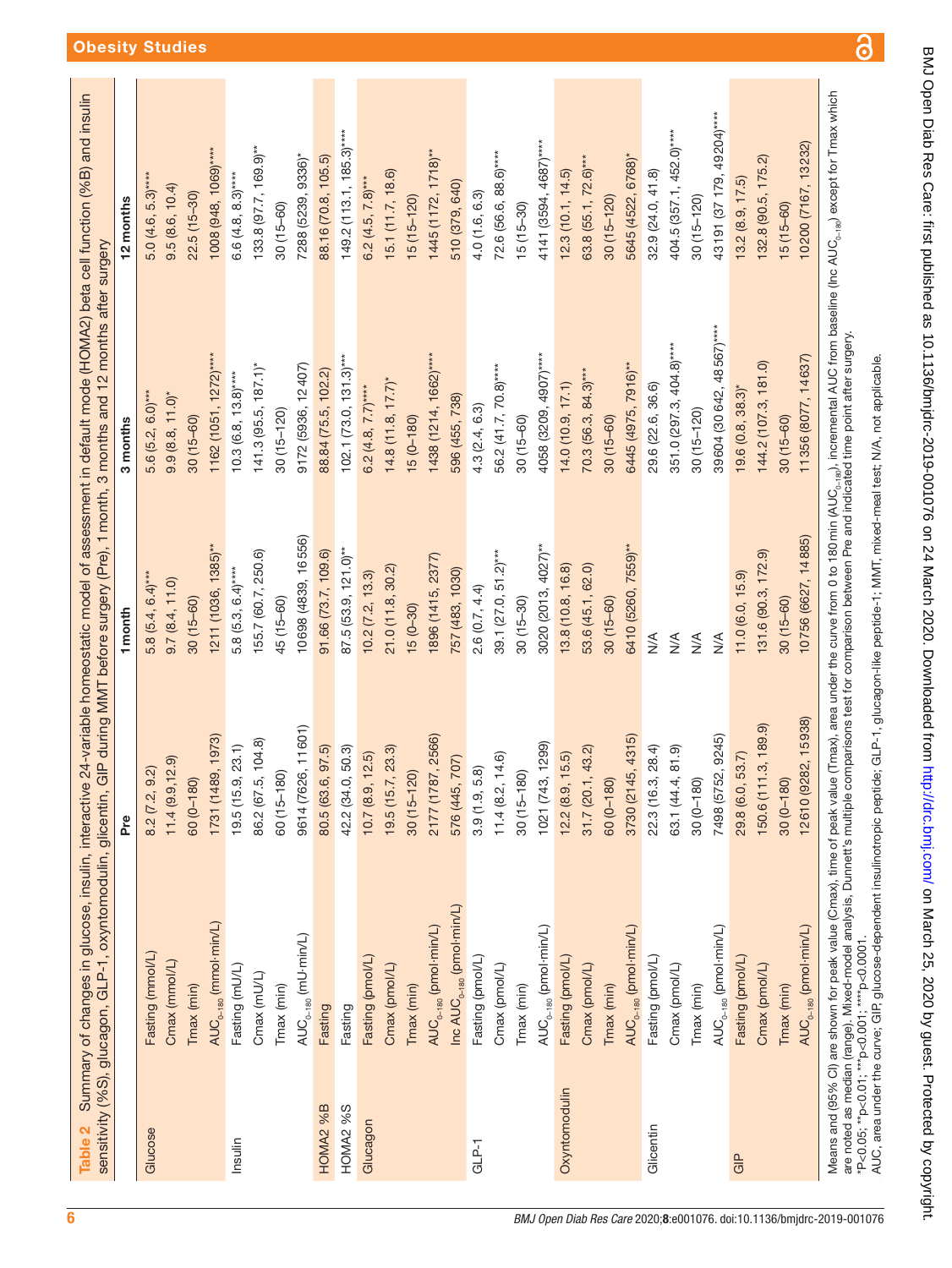

<span id="page-6-0"></span>Figure 3 Glucose (A), insulin (B), glucagon (C), active glucagon-like peptide-1 (GLP-1) (D), oxyntomodulin (E), glicentin (F) and GIP (G) levels during mixed-meal test (MMT). Mean and 95%CI plotted. Inset graphs show area under the curve (AUC) values over 0–180min. Black, before surgery (Pre); red, 1month after surgery; green, 3 months; blue, 12 months. Mixed-effects model analysis, Dunnett's multiple comparisons test for repeated measures used to compare AUC values for Pre versus indicated times after surgery. \*P<0.05; \*\*p<0.01; \*\*\*\*p<0.0001. GIP, glucose-dependent insulinotropic peptide; OXM, oxyntomodulin; RYGB, Roux-en-Y gastric bypass.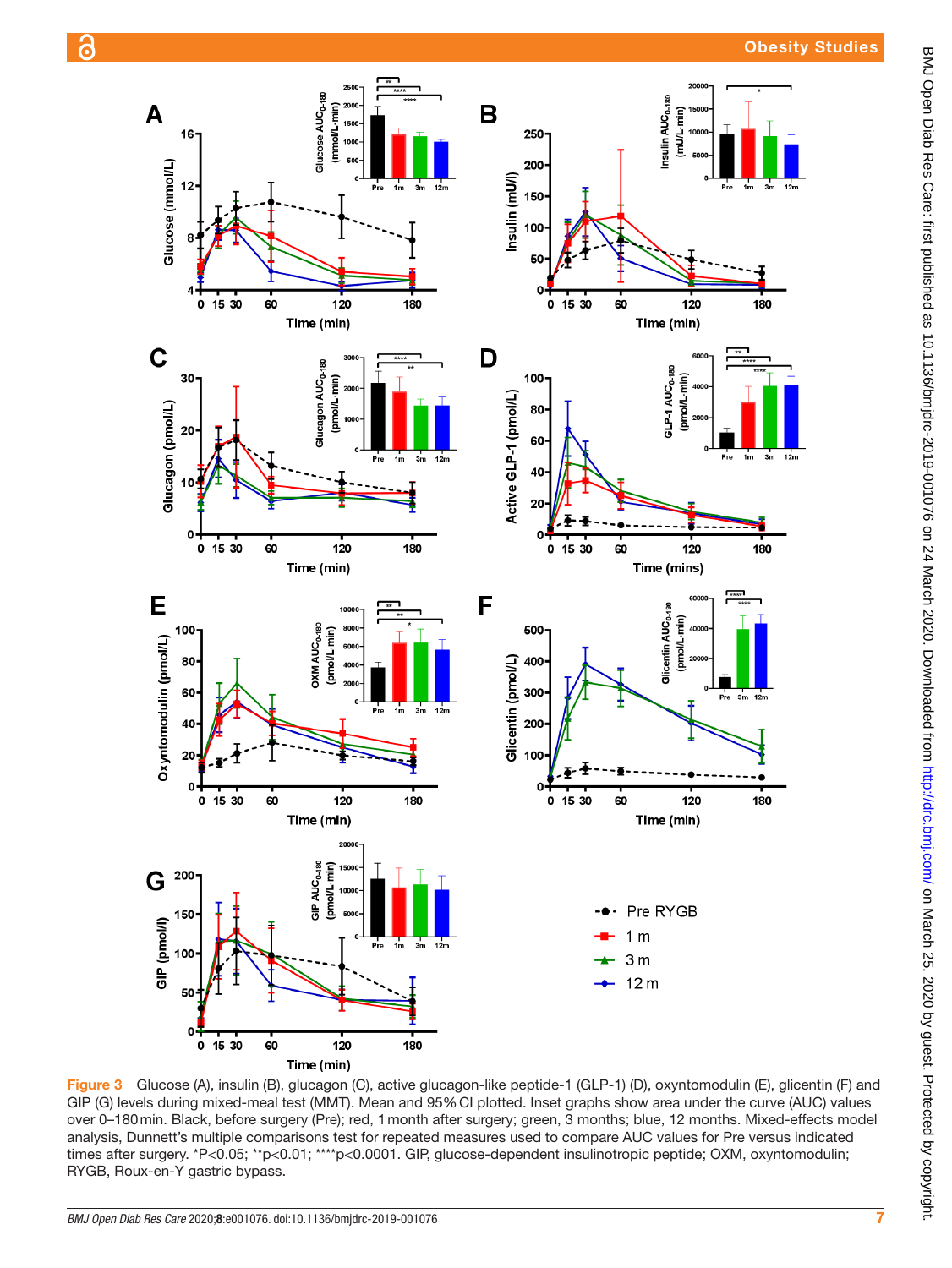increase in oxyntomodulin  $AUC_{0-180min}$  from 1month onwards [\(figure](#page-6-0) 3E, [table](#page-5-0) 2). Fasting glicentin levels remained unchanged after RYGB at 3 and 12 months compared with presurgery. However, after surgery, there was a large increase in Cmax (mean difference  $(95\%$  CI) between Pre vs 3 months: 287.9pmol/L (225.2 to 350.6), adjusted p<0.0001; Pre vs 12 months: 341.4 (287.6 to  $395.2$ ), adjusted  $p<0.0001$ ) with an accompanying significant increase in glicentin  $AUC_{0-180min}$  [\(figure](#page-6-0) 3F, [table](#page-5-0) 2). Of all the proglucagon peptides, glicentin displayed the largest postprandial increase in secretion after RYGB, dwarfing GLP-1 and oxyntomodulin.

There was neither a statistically significant change in fasting, in postprandial GIP levels nor in GIP  $AUC_{0-180min}$ [\(figure](#page-6-0) 3G, [table](#page-5-0) 2), apart from a reduction in fasting levels at 3 months versus Pre (mean difference  $(95\% \text{ CI})$  $-10.3$  pmol/L ( $-19.3$  to  $-1.2$ ), adjusted p=0.0266).

#### **DISCUSSION**

The key strengths of this prospective study are that we studied a well-characterized cohort of pre-diabetic/ diabetic participants undergoing RYGB in a single center with a standardized technique, and that the immunoassay employed for glucagon was validated against a reference LC/MS-MS assay. We found that for the Mercodia glucagon assay using extra incubation and wash steps (Alternative protocol) as an addition to the Standard protocol improved analytical specificity. Roberts *et al* have reported similar issues with the Standard protocol although in the context of lean patients who have undergone a total gastrectomy and Roux-en-Y reconstruction for cancer. $^{24}$  $^{24}$  $^{24}$  Our data extends and validates this observation in the context of RYGB surgery for obese patients. The Mercodia assay, with Alternative protocol, is suitable for the measurement of glucagon levels in subjects who have undergone RYGB, although with some loss of recovery at higher levels.

Our specific assays allow us to distinguish the divergent behavior of the proglucagon-derived peptides in response to RYGB. Fasting glucagon reduced significantly in our study group after RYGB in alignment with the improvement seen in glucose homeostasis and insulin sensitivity at 3 and 12 months. The MMT elicited an increase in glucagon secretion both preoperatively and postopera-tively in response to the protein content of the stimulus,<sup>[28](#page-9-9)</sup> unlike the OGTT stimulus. There was an overall reduction of glucagon AUC at 3 and 12 months and a reduction in the glucagon Cmax at 3 months, but the incremental AUC was similar between baseline and the postsurgical time points, suggesting that the magnitude of postprandial stimulation of glucagon secretion after the MMT was similar and the reduced overall glucagon AUC is mainly driven by the lower starting level of glucagon. This reduction in fasting glucagon with unchanged postprandial secretion contrasts with the phenomenon of unchanged fasting levels and enhanced postprandial secretion seen with GLP-1 and oxyntomodulin. $515$ 

It is unknown what the mechanisms driving this change in glucagon dynamics are. Although GLP-1 is known to suppress glucagon secretion, fasting GLP-1 levels are not altered after surgery and cannot logically be driving a suppression in fasting glucagon levels. Similarly PYY has been shown to suppress glucagon secretion based on experiments in isolated islets, $29$  but fasting PYY levels are not altered after surgery. $30$  Notwithstanding the fact that endocrine somatostatin secretion is not altered after early time points following  $RYGB$ ,<sup>[31](#page-9-12)</sup> we speculate that one possible mechanism for the fall in fasting insulin and glucagon secretion after RYGB may be an increase in paracrine somatostatin secretion from islet delta cells.<sup>32</sup> As for the postprandial glucagon response, this is unchanged after surgery and compatible with direct amino acid stimulation of glucagon secretion by the MMT, with a left shift in Tmax due to accelerated delivery and digestion of the protein content after RYGB.<sup>33</sup>

Jorgensen *et al*, who employed an in-house assay directed to the C-terminus of glucagon, observed a reduced fasting glucagon level at 3 and 12 months after RYGB in concordance with our findings. They observed an enhancement of postprandial glucagon secretion (as judged by incremental glucagon AUC) from 1week onwards persisting through 3 and 12 months which contrasts with our findings.[5 15](#page-8-2) Purnell *et al* showed a reduction in mean fasting glucagon level in diabetics undergoing RYGB and a progressive postsurgical enhancement of the peak glucagon response to an MMT stimulus at follow-up to 24 months, at odds with our findings.<sup>[12](#page-9-1)</sup> However, they reported values of glucagon approximately 20-fold observed by us and other research groups, possibly due to a technical issue with their Millipore immunoassay, making their results difficult to interpret. Jorsal *et al* also used the Mercodia assay and the C-terminal assay to measure the response of glucagon to an MMT stimulus in eight patients undergoing RYGB at 3 months and 1week prior to surgery, and at 1week and 3 months after surgery. This study suggested no change in fasting glucagon levels at baseline, a small increase in peak glucagon secretion at 1week, and, overall, no change in AUC for glucagon secretion after MMT, but the authors acknowledged that the small cohort number limited their statistical power.<sup>17</sup> Our study, on the other hand, used a larger cohort with greater statistical power to detect differences.

In contrast to glucagon, fasting oxyntomodulin showed little change after RYGB, but demonstrated marked and progressive increases in postprandial secretion as early as 1month after RYGB, a pattern observed in other studies.<sup>2</sup> <sup>7</sup> 9 <sup>26</sup> As oxyntomodulin combines GLP-1 and glucagon activity $34$  this may contribute to the marked insulinotropy observed after RYGB in concert with GLP-1 and therefore improved glucose disposal. We found that there was no difference in fasting glicentin after surgery, but massive postprandial increases were measured at 3 and 12 months. It is known that this effect is present from 1week onwards after surgery. [17](#page-9-15) Glicentin inhibits gastric acid secretion $35$  as well as duodenal and jejeunal motility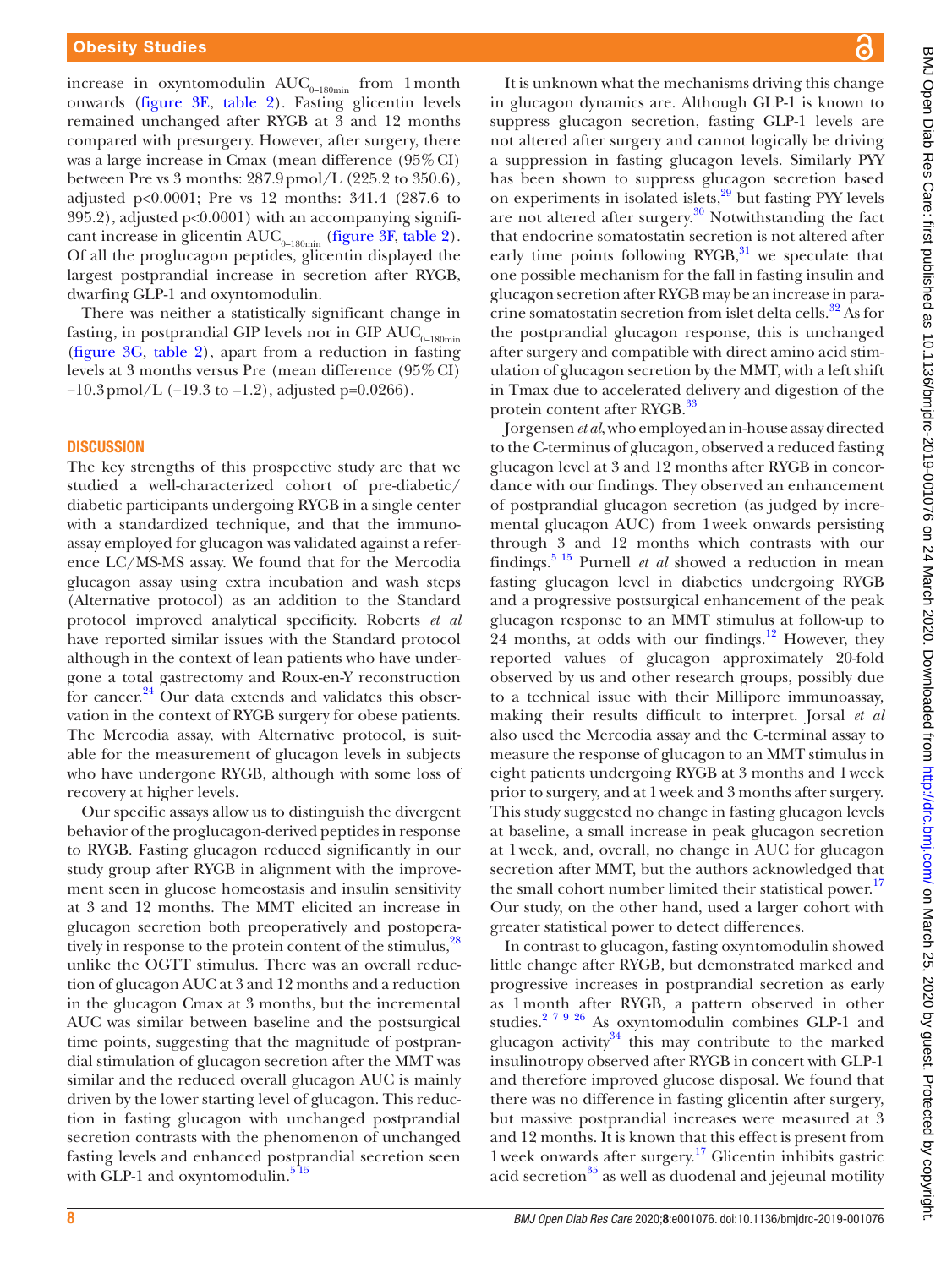in rats $36$  and appears to have a mild insulinotropic effect (less than that of glucagon) when infused in high doses into the pancreaticoduodenal artery in dogs. $37$  The effect of glicentin on metabolism in humans is more uncertain, with no metabolic effects seen in infusion studies, <sup>38</sup> but it is likely, from the methodological point of view, that the increase in postprandial glicentin is the main crossreactive species responsible for the poor performance of the Standard protocol compared with LC/MS-MS in the poststimulus samples.[24](#page-9-5)

In a similar fashion to glucagon, previous studies on the behavior of GIP dynamics have shown discrepant results. Fasting GIP has been shown to fall in patients with diabetes who undergo  $RYGB^{39}$  but others have shown no change[.40](#page-9-22) In the study of Korner *et al*, there was no significant difference between RYGB patients and matched obese controls in terms of fasting GIP levels, but there was a marked reduction in postprandial secretion in response to a test meal[.41](#page-9-23) On the other hand, Laferrère and colleagues showed an increase in GIP secretion in response to an OGTT after RYGB compared with preoperatively.[13](#page-9-0) Our findings, in a larger cohort than used in these studies, suggest that, overall, there is no decided difference in GIP secretion either fasting or in response to an MMT, and that GIP may not contribute significantly to the increased postprandial insulinotropy and improve-ment in glycemic control after RYGB.<sup>[42](#page-9-24)</sup>

In summary, our study shows that, after RYGB, the fasting glucagon decreases but the postprandial glucagon secretion to an MMT stimulus does not significantly change. This change in glucagon dynamics may contribute to the improvement in glycemia after surgery. Future studies on the feasibility of therapeutic strategies replicating the post-RYGB gut hormone milieu (the so-called 'medical bypass') may benefit from inclusion of a glucagon antag $onist<sup>43</sup>$  to investigate the contribution of glucagonostasis to the benefits of RYGB.

#### Author affiliations

<sup>1</sup>Department of Metabolism, Digestion and Reproduction, Imperial College London, London, UK

<sup>2</sup>Drug Development Solutions, LGC Bioscience, Fordham, UK

3 Department of Clinical Biochemistry, Rigshospitalet, Copenhagen, Denmark <sup>4</sup>NNF Center for Protein Research, University of Copenhagen Faculty of Health and Medical Sciences, Copenhagen, Denmark

5 Department of Surgery and Cancer, Imperial College London, London, UK <sup>6</sup>Department of Biomedical Sciences and the NNF Center for Basic Metabolic Research, University of Copenhagen Panum Institute, Copenhagen, Denmark <sup>7</sup>Division of Medicine, University College London, London, UK

#### Twitter Bernard Khoo [@bernardkhoo](https://twitter.com/bernardkhoo)

Acknowledgements We thank the staff at the Imperial NIHR Clinical Research Facility for their support of this research study.

Contributors TM-MT, BK and SRB contributed to study design, data collection, statistical analysis, data interpretation, and writing of the manuscript. KA and JC drafted the manuscript. KA, JC, II, AK, GT, PB and PRB contributed to the running of the study, sample analysis, data collection and data interpretation. JH, RW and MF performed LC/MS-MS assay development and analysis for glucagon. ARA and SP were the surgeons of the study. JJH and NJWA contributed to the analysis of samples and data interpretation. All authors contributed to critical review of the manuscript. TM-MT is the guarantor of this work and had full access to all the data in the study; she takes responsibility for the integrity of the data and the accuracy of the data analysis.

Funding This work was supported by a UK Medical Research Council (MRC) Experimental Challenge Grant (MR/K02115X/1) and UK National Institute for Health Research (NIHR) Efficacy and Mechanism Evaluation Grant (13/121/07). This work was also supported by the Imperial NIHR Clinical Research Facility at Imperial College Healthcare NHS Trust. The Department of Metabolism, Digestion and Reproduction is funded by grants from the MRC and Biotechnology and Biological Sciences Research Council and is supported by the NIHR Imperial Biomedical Research Centre (BRC) Funding Scheme. KA is supported by an NIHR Academic Clinical Lectureship and acknowledges support from the NIHR Imperial BRC. TM-MT and SRB are funded by the NIHR Imperial BRC. AK was funded by the NIHR Imperial BRC and a fellowship from the Royal College of Surgeons. II and JC are funded by the NIHR Imperial BRC. JJH is supported by the Novo Nordisk Foundation.

**Disclaimer** The views expressed are those of the authors and not necessarily those of the above-mentioned funders, the NHS, the NIHR, or the Department of Health.

Competing interests JJH is a member of advisory boards for Novo Nordisk.

Patient consent for publication Not required.

Ethics approval Ethical approval was obtained from the West London National Research Ethics Committee (reference number 13/LO/1510), and the studies were conducted according to the principles of the Declaration of Helsinki.

Provenance and peer review Not commissioned; externally peer reviewed.

Data availability statement Data are available upon reasonable request. The data sets generated during and/or analyzed during the current study are not publicly available but are available from the corresponding author on reasonable request.

Open access This is an open access article distributed in accordance with the Creative Commons Attribution Non Commercial (CC BY-NC 4.0) license, which permits others to distribute, remix, adapt, build upon this work non-commercially, and license their derivative works on different terms, provided the original work is properly cited, appropriate credit is given, any changes made indicated, and the use is non-commercial. See:<http://creativecommons.org/licenses/by-nc/4.0/>.

#### ORCID iDs

Nicolai Jacob Wewer Albrechtsen <http://orcid.org/0000-0003-4230-5753> Bernard Khoo <http://orcid.org/0000-0002-4223-9736> Tricia M-M Tan <http://orcid.org/0000-0001-5873-3432>

#### **References**

- <span id="page-8-0"></span>1 Adams TD, Davidson LE, Litwin SE, *et al*. Weight and metabolic outcomes 12 years after gastric bypass. *[N Engl J Med](http://dx.doi.org/10.1056/NEJMoa1700459)* 2017;377:1143–55.
- <span id="page-8-1"></span>2 le Roux CW, Welbourn R, Werling M, *et al*. Gut hormones as mediators of appetite and weight loss after Roux-en-Y gastric bypass. *[Ann Surg](http://dx.doi.org/10.1097/SLA.0b013e3180caa3e3)* 2007;246:780–5.
- Laferrère B. Bariatric surgery and obesity: influence on the incretins. *[Int J Obes Suppl](http://dx.doi.org/10.1038/ijosup.2016.8)* 2016;6:S32–6.
- 4 Gasbjerg LS, Christensen MB, Hartmann B, et al. GIP(3-30)NH<sub>2</sub> is an efficacious GIP receptor antagonist in humans: a randomised, double-blinded, placebo-controlled, crossover study. *[Diabetologia](http://dx.doi.org/10.1007/s00125-017-4447-4)* 2018;61:413–23.
- <span id="page-8-2"></span>5 Jørgensen NB, Jacobsen SH, Dirksen C, *et al*. Acute and long-term effects of Roux-en-Y gastric bypass on glucose metabolism in subjects with type 2 diabetes and normal glucose tolerance. *[Am J](http://dx.doi.org/10.1152/ajpendo.00073.2012)  [Physiol Endocrinol Metab](http://dx.doi.org/10.1152/ajpendo.00073.2012)* 2012;303:E122–31.
- 6 Jørgensen NB, Dirksen C, Bojsen-Møller KN, *et al*. Exaggerated glucagon-like peptide 1 response is important for improved β-cell function and glucose tolerance after Roux-en-Y gastric bypass in patients with type 2 diabetes. *[Diabetes](http://dx.doi.org/10.2337/db13-0022)* 2013;62:3044–52.
- <span id="page-8-6"></span>7 Tan T, Behary P, Tharakan G, *et al*. The effect of a subcutaneous infusion of GLP-1, OXM, and PYY on energy intake and expenditure in obese volunteers. *[J Clin Endocrinol Metab](http://dx.doi.org/10.1210/jc.2017-00469)* 2017;102:2364–72.
- <span id="page-8-5"></span>8 Holst JJ, Madsbad S, Bojsen-Møller KN, *et al*. Mechanisms in bariatric surgery: gut hormones, diabetes resolution, and weight loss. *[Surg Obes Relat Dis](http://dx.doi.org/10.1016/j.soard.2018.03.003)* 2018;14:708–14.
- <span id="page-8-3"></span>9 Behary P, Tharakan G, Alexiadou K, *et al*. Combined GLP-1, oxyntomodulin, and peptide YY improves body weight and glycemia in obesity and Prediabetes/Type 2 diabetes: a randomized, singleblinded, placebo-controlled study. *[Diabetes Care](http://dx.doi.org/10.2337/dc19-0449)* 2019;42:1446–53.
- <span id="page-8-4"></span>10 Unger RH, Cherrington AD. Glucagonocentric restructuring of diabetes: a pathophysiologic and therapeutic makeover. *[J Clin Invest](http://dx.doi.org/10.1172/JCI60016)* 2012;122:4–12.